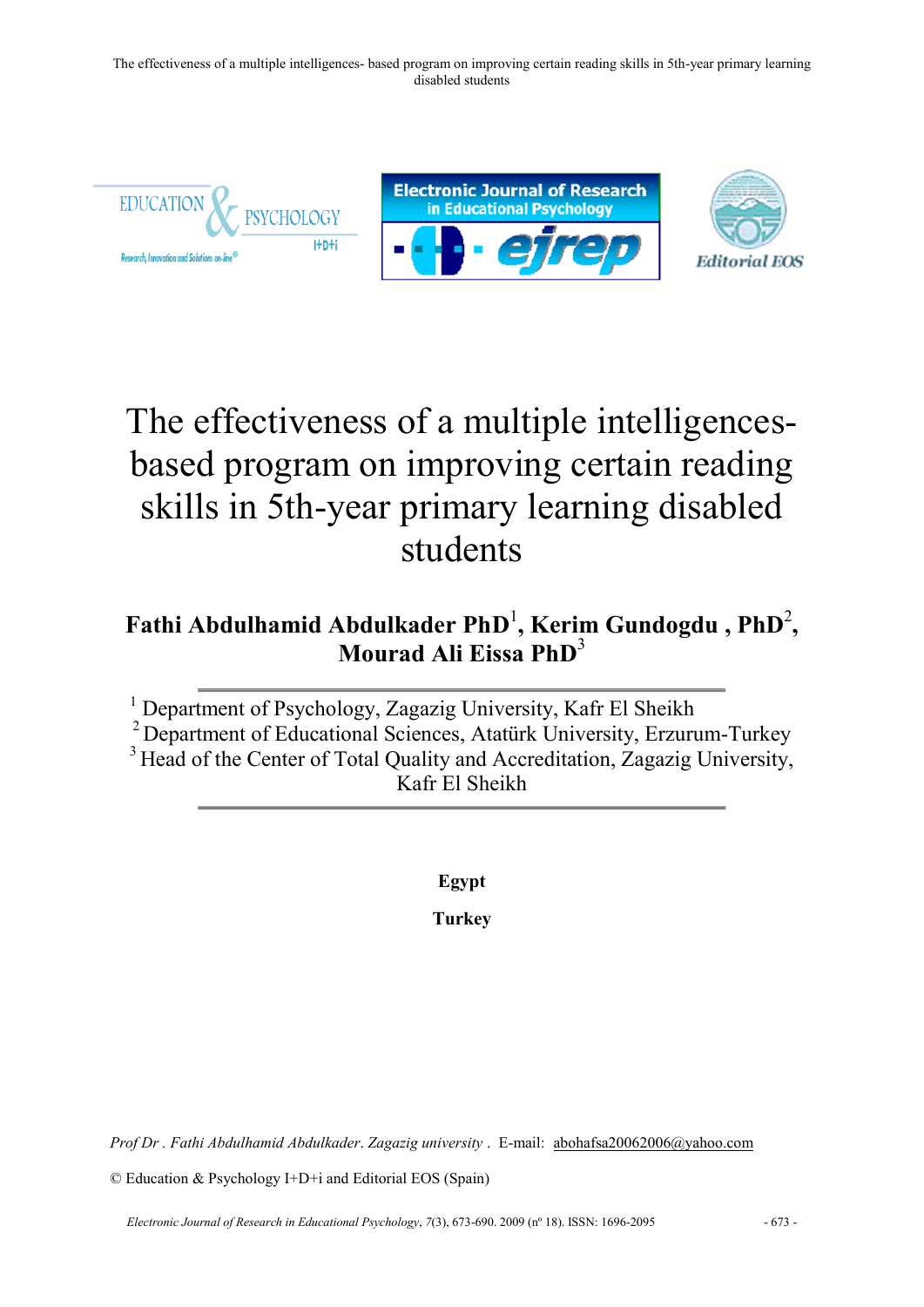## **Abstract**

Introduction. This study describes an action research project designed to improve reading skills of fifth grade learning disabled students.

**Method.** A total of 60 students identified with LD were invited to participate. The sample was randomly divided into two groups; experimental (n= 30, 23 boys, 7 girls) and control (n=30, 21 boys and 9 girls). ANCOVA and Repeated Measures Analyses were employed for data analysis.

**Results.** Findings from this study indicated the effectiveness of the program employed in improving reading skills; namely word recognition and reading comprehension skills in the target students.

**Disscusion.** On the basis of the findings, the study advocated for the effectiveness of the multiple intelligence-based program in improving the reading skills of Learning disabled students.

**Keywords.** Multiple Intelligences, learning disabilities. Primary Education. Reading skills.

*Received:* 12/22/08 *Initial Acceptance:* 02/04/09 *Final Acceptance:* 06/03/09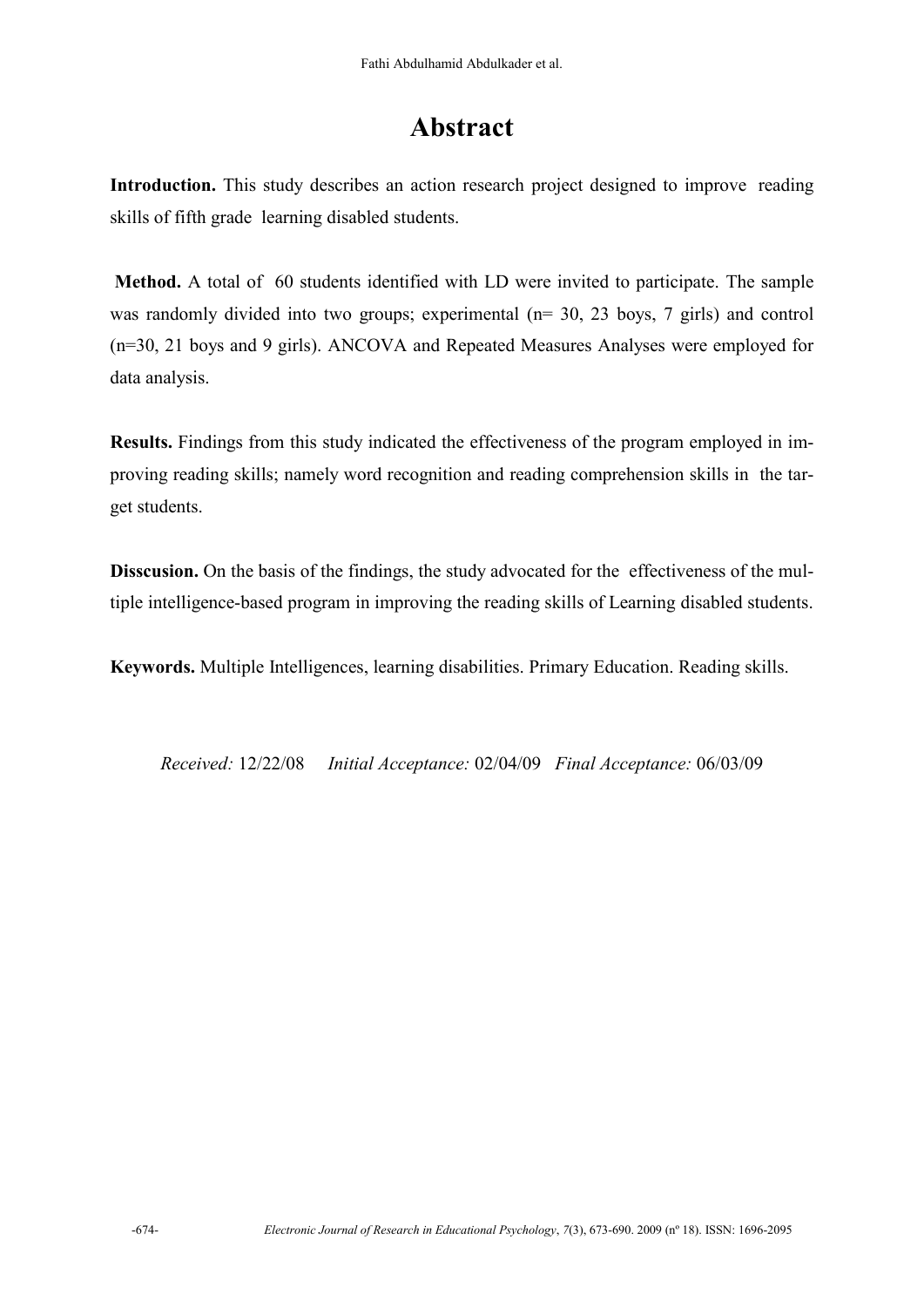## **La eficacia de un programa basado en inteligencias múltiples para mejorar habilidades de lectura en alumnos de quinto curso de Primaria con dificultades de aprendizaje**

### **Resumen**

**Introducción.** Este estudio describe un proyecto de investigación diseñado para mejorar las habilidades de lectura de alumnos de 5º curso que presentan dificultades de aprendizaje.

**Método.** Fueron invitados a participar en el estudio un total de 60 alumnos diagnosticados con DA. La muestra fue dividida aleatoriamente en dos grupos: un grupo experimental ( $N =$ 30, 23 chicos, 7 chicas), y un grupo control ( $N = 30$ , 21 chicos, y 9 chicas). Para el análisis de datos se utilizaron análisis estadísticos de ANCOVA y de medidas repetidas.

**Resultados.** Los resultados obtenidos en el estudio indicaron la efectividad del programa dirigido a la mejora de las habilidades de lectura; específicamente en el reconocimiento de palabras y habilidades de comprensión lectora en los alumnos objeto del estudio.

**Discusión.** En base a los resultados obtenidos, el estudio apoya la efectividad de un programa basado en las inteligencias múltiples para la mejora de las habilidades de lectura del alumnado con dificultades de aprendizaje.

**Palabras clave:** Inteligencias Múltiples, Dificultades de Aprendizaje, Educación Primaria, Habilidades de Lectura.

*Recibido:* 22/12/09 *Aceptación inicial:* 04/02/09 *Aceptación final:* 03/06/09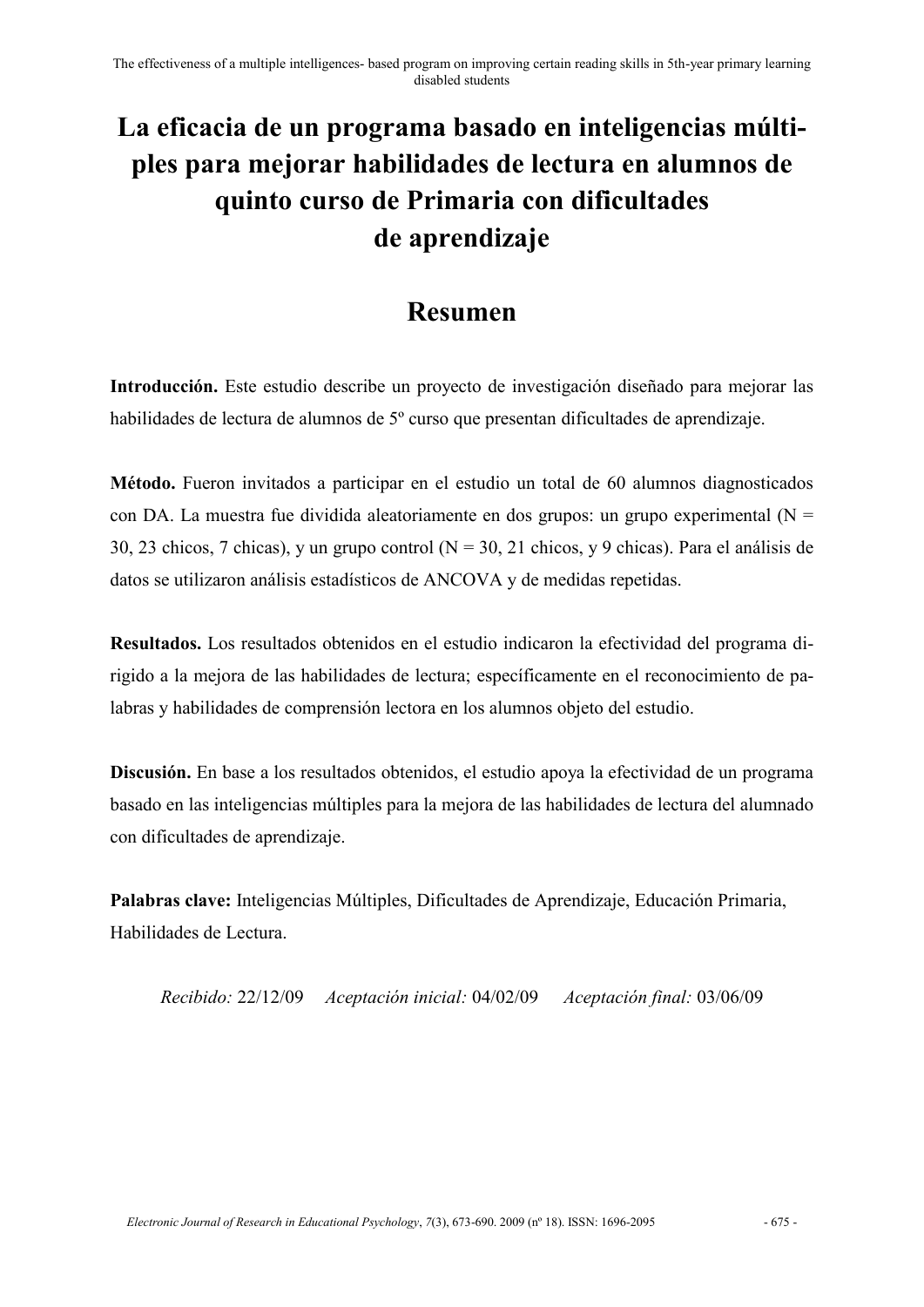#### **Introduction**

 The value of any educational system lies in its capacity to achieve its goals. Gardner notes that the superior goal of education is to prepare students for succeeding outside school. This means to prepare him/her for the skills existed in the society, that suits his abilities and attitude. Unfortunately, the curricula at all levels of learning are devoted to and depending on linguistic and logical abilities as the curricula planners believe in the g factor which is measured by the intelligence tests. This does not meet the various needs of students in a changeable world (Mourad Ali & Waleed El Said, 2006).

Multiple intelligences theory is one of the most permanent theories in the field of education nowadays.In that theory, Gardner rejects the notion of the one intelligence, ascertaining that there are a lot of somewhat independent mental abilities in man. Gardner called these abilities"Human Intelligences". His theory was based on his brain –based research and his personal interviews and developmental, cognitive and neural psychology (Fadlon, 2006).

 Howard Gardner's theory of multiple intelligences has not been readily accepted within academic psychology. However, it has met with a strongly positive response from many educators.It has been embraced by a range of educational theorists and, significantly, applied by teachers and policymakers to the problems of schooling. Multiple intelligences theory, since its emergence, has a lot of implications in the educational field. Pamela (2003) describes an action research project improving student academic reading achievement.The targeted population consisted of fifth grade students in a growing suburb of a major midwestern metropolitan area. The evidence for existence of the problem included student surveys, assessments, teacher observations and checklists. Analysis of probable cause data revealed some students were not motivated to meet or exceed expectations in reading comprehension on classroom assessments, district tests, and state evaluations.The lack of students' skills to read strategically and for better comprehension was observed by the teacher.A review of solution strategies suggested by knowledgeable others, combined with an analysis of the problem setting,resulted in the selection of two major categories of intervention: multiple intelligences strategies,and guided practice of reading skills. Post-intervention data indicated an increase on reading skill tests, improved motivation to read, increased on-task behavior, and improved cooperative learning skills used with multiple intelligences strategies.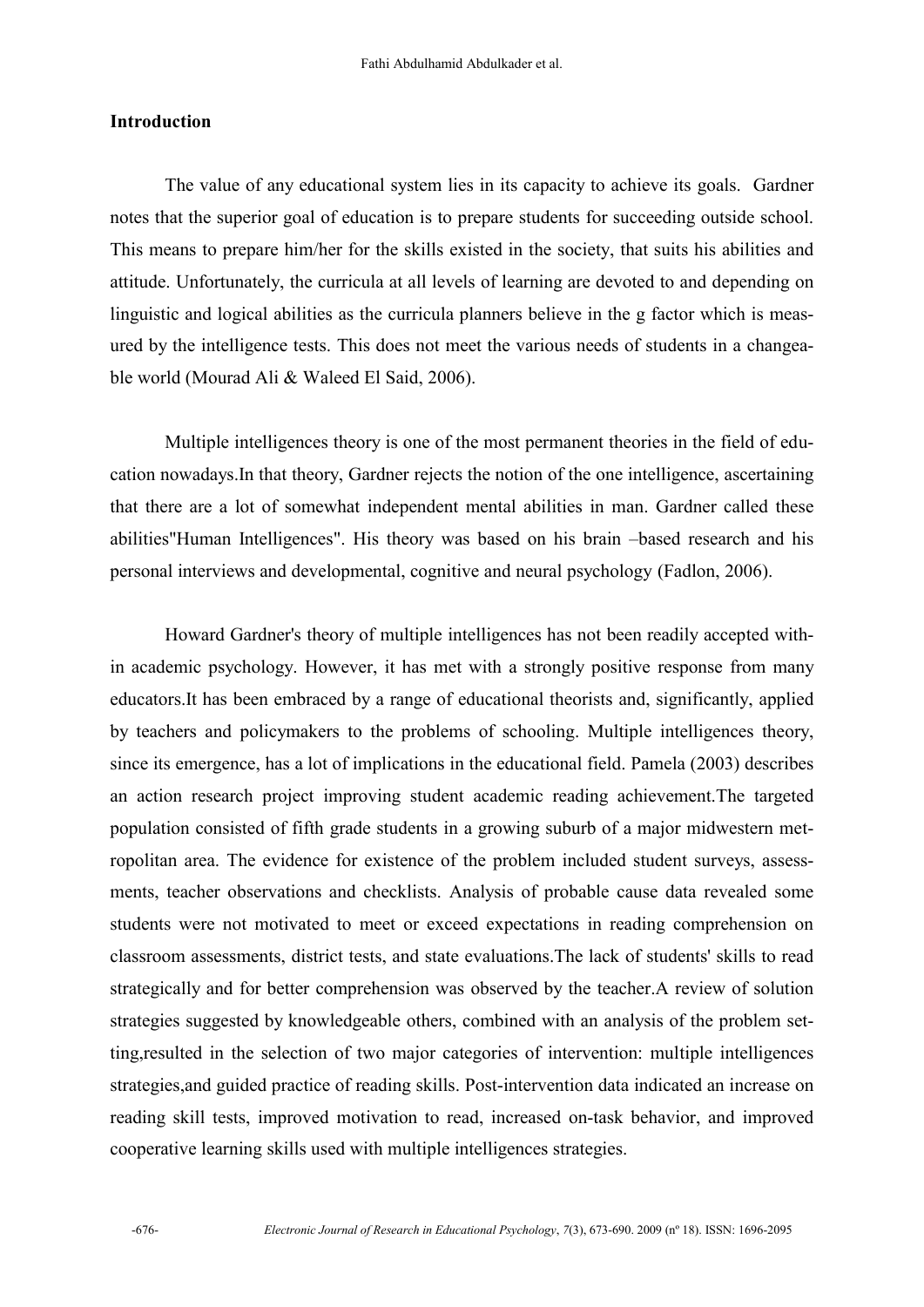So the present study addresses the following questions:

- 1- Are there differences in post–test scores mean between control and experimental groups on comprehension test?
- 2- Are there differences in post–test scores mean between control and experimental groups on word recognition test?
- 3- If the programme is effective in improving reading comprehension of experimental group, is this effect still evident a month later?
- 4- If the programme is effective in improving word recognition skill of experimental group, is this effect still evident a month later?

#### **Literature review**

#### *Mutliple intelligences: theoretical background.*

 Gardner's Psychological theory of multiple intelligences is based on scientific research ranging from psychology, anthropology, and biology. He conceived the idea that people have eight multiple intelligences including musical – rhythmic, visual – spatial, bodily – kinesthetic,interpersonal,intrapersonal,naturalist,verbal–linguistic,and logical – mathematical abilities (Fathi & Mourad, in press).

 Intelligences, according to Gardner's theory, are not limited to these forms, but expanded to include twenty other forms of intelligence. For instance, interpersonal intelligence includes four distinct abilities: leadership, ability to develop relations, ability to make friends, and ability to resolve conflicts. This conceptual change in helps in giving a richer picture about child's abilities and possible successes (Hassan, 2007).

#### *Mutliple intelligences: implication for educational field.*

 Multiple intelligence theory emerged as a major strategy for improving students' achievement across the curriculum even those of learning disabilities or underachievers (Fathi, 2008).Learning does not occur incidentally, but "we should go seeking it using techniques that stimulate our minds in specific ways in different fields ,including Arts, manipulations, music, body tools ,scientific stories narratives, trips….etc (Al Assar,2005:205).This is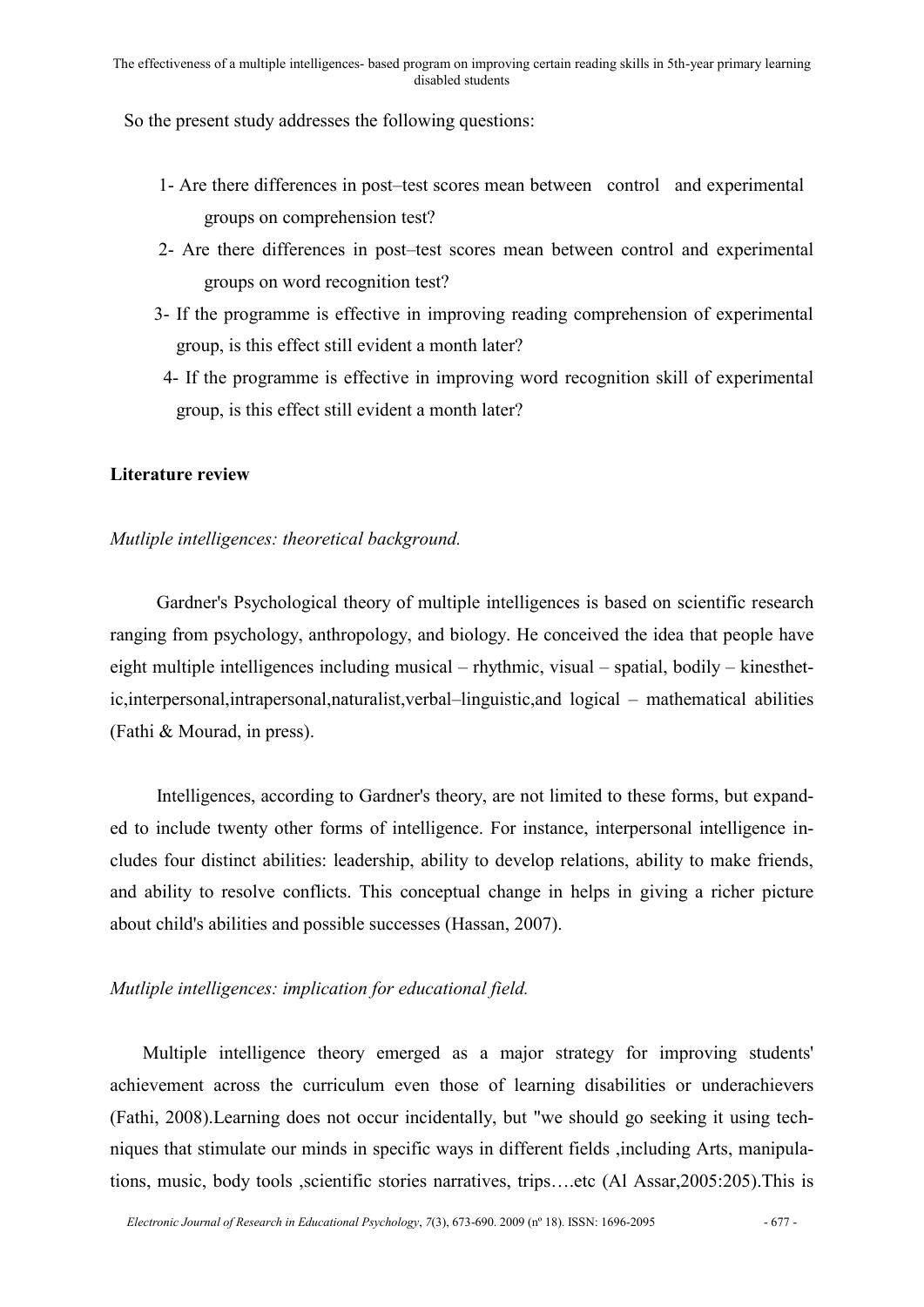in the line with Gaber (2003) who indicates that learning in the light of Multiple Intelligences Theory goes beyond the traditional methods used inside the classroom where students are arranged in order in their desks, whereas teacher stands in front of the class near the blackboard ,explaining the lesson, and some other times, sitting on his chair correcting students notebooks . But multiple intelligences theory meets the various needs of all students in order stimulate and activate the latent abilities (Gaber, 2003: 111). Educators gladly embrace multiple intelligences theory because it calls for us to do what we know is good for our students.We know our students become alert, become engaged, like classes , like each other more, and learn more when we include movement ,picture, music, nature, introspection and interaction as part of our instruction and curriculum .Multiple intelligence theory is providing education with a rationale for doing what we know is good for kids (Darren , 2002: 47)." the more diverse learning experiences we provide our students ,the more robust their education will be, the more ways they will learn each topic, hence the more they are prepared to succeed in a world marked by increasing diversity and accelerating change rate "(Kagan & Kagan , 1998: xxi).

#### *Mutliple intelligences: teaching activities.*

Teacher may have a preferred teaching style.He may regard this style as the best,but if he wants to innovate,he should use various teaching styles.Using various teaching styles and strategies will help meet the needs of the diverse students inside the classroom.These teaching styles and strategies should suit students' diverse abilities and attitudes.That is what multiple intelligences theory does.It provides teachers with interesting styles that can be used with different students in different lessons.The following are some activities by which each intelligence can be taught :

- Verbal / Linguistic intelligence: The useful activities involved in this form of intelligence may include reading or writing stories, enjoying listening to lectures poems, and jokes , chatting, storytelling, attending book corners, brainstorming , using vocabulary and lecturing ( Fadlon , 2006 : 43).
- Logical / Mathematical intelligence: The useful activities involved in this form of intelligence may include manipulating numbers, justifying thinking, explaining natural phenomena, sequencing, solving or creating problems, logic puzzles, equations, ex-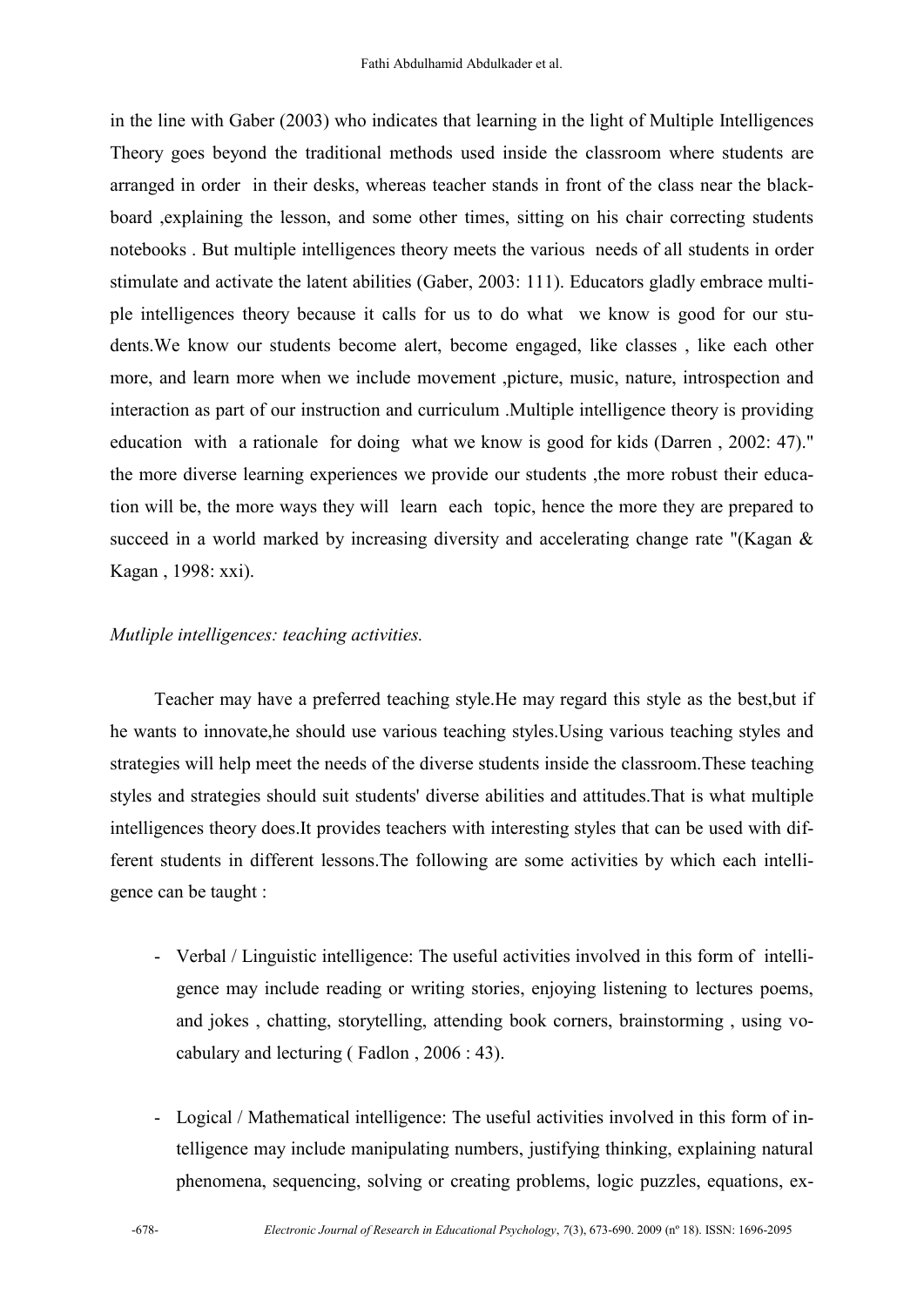perimenting, playing with questions, and comparisons practice ( Al- Balushi, 2006: 6, Fathi , 2008: 181).

- Visual / Spatial intelligence: The useful activities involved in this form of intelligence may include drawing diagrams, painting, creating computerized pictures, using illustrations ,imagining, creating mental models, creating and using graphic organizers, concept maps, mental maps colorful and visual aids (Gaber , 2003 : 69; Fadlon , 2008 : 129).
- Bodily / Kinesthetic intelligence:The useful activities involved in this form of intelligence may include exploring tactile models,task manipulation,role play,using concrete materials,dramatizing,sequencing movements,and dancing (Fadlon , 2008 : 129).
- Musical / Rhythmic intelligence:The useful activities involved in this form of intelligence may include using musical notation,creating rhythmic patterns, repeating rhythms by moth while working,and singing songs ( Fathi , 2008: 182).
- Interpersonal Intelligence:The useful activities involved in this form of intelligence may include role play,sharing strategies,assessing peer's work,participating in stimulations, peer tutoring,interacting with audience,discussing issues,and working cooperatively.
- Intrapersonal Intelligence:The useful activities involved in this form of intelligence may include writing journal,conducting self – assessment,enjoying private space, empowerment,setting goals,and reflecting on self – progress and achievement .

#### *Mutliple intelligences and basic reading skills: what is the relation?*

Comprehension is the core of reading in general. Of course, reading comprehension skill influences how much information is learnt and/ or retained from reading a text (Shapiro & Milkes, 2004). In fact,comprehension is the cognitive academic skills required in school,and the ability to understand texts is necessary throughout lifetime.However,some students do not drive the meaning from what they read.This deficit may relate to :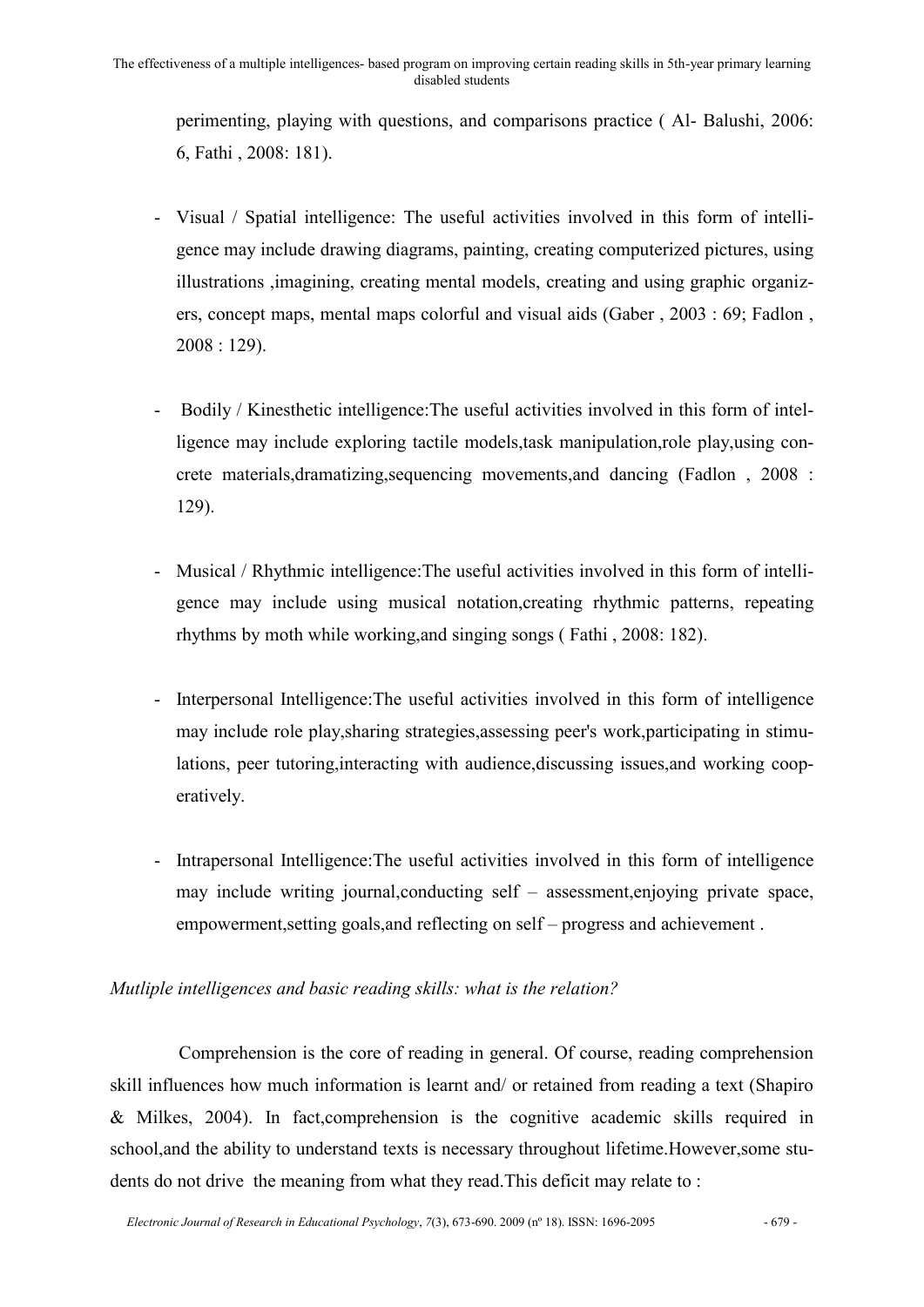- inadequate understanding of the words used in the text ,

- inadequate knowledge about the domains represented in the text ,

- a lack of familiarity with the semantic and syntactic structures that help predict relationships between words ,

- a lack of knowledge about different writing conventions that are used to achieve different purposes (humor, explanation , dialogue ,etc.),

- a deficit in verbal reasoning ability that would enable the reader to read between the lines, and

- a lack of the ability to remember verbal information ( Mourad Ali, 2007 : 266).

However,these students may have special abilities that do not emerge in the traditional educational system,so researchers have to search for solution strategies that can be used to help this type of students.By using Gardner's intelligences in the classroom, students are able to display their strengths and interests.Campbell (1990) explored the third grade students reactions to a multiple intelligences instructional model.The results included increased skills and positive behavior and attitudes. Pamela (2003) indicates that it is necessary to implement multiple intelligence theory in the classroom because that has a positive effect on increasing reading self- efficacy (p.38). Burman (2003) describes an action research project designed to improve reading skills of first grade students.The targeted population consisted of two elementary classrooms located in a small,rural Mid-Western town.The problem of difficulty memorizing reading vocabulary words was documented through parent and student surveys and a document analysis including classroom assessments and reading checklists.Analysis of probable cause data revealed that the majority of students exhibited non-mastery of reading vocabulary words.Library visitation and vocabulary word reading practice were areas of concern as indicated by parental surveys.Library visitation was also an area of concern as indicated by student surveys.Analysis of the literature review revealed phonics,whole language,Four-Blocks,multiple intelligences,and increased parental support as possible solutions.The researchers focused on the solutions of increasing parental support and the use of multiple intelligences in the classroom.Post intervention data showed an increase in reading skills.With the implementation of multiple intelligences and increased parental involvement,students demonstrated a substantial gain in mastery of reading vocabulary words.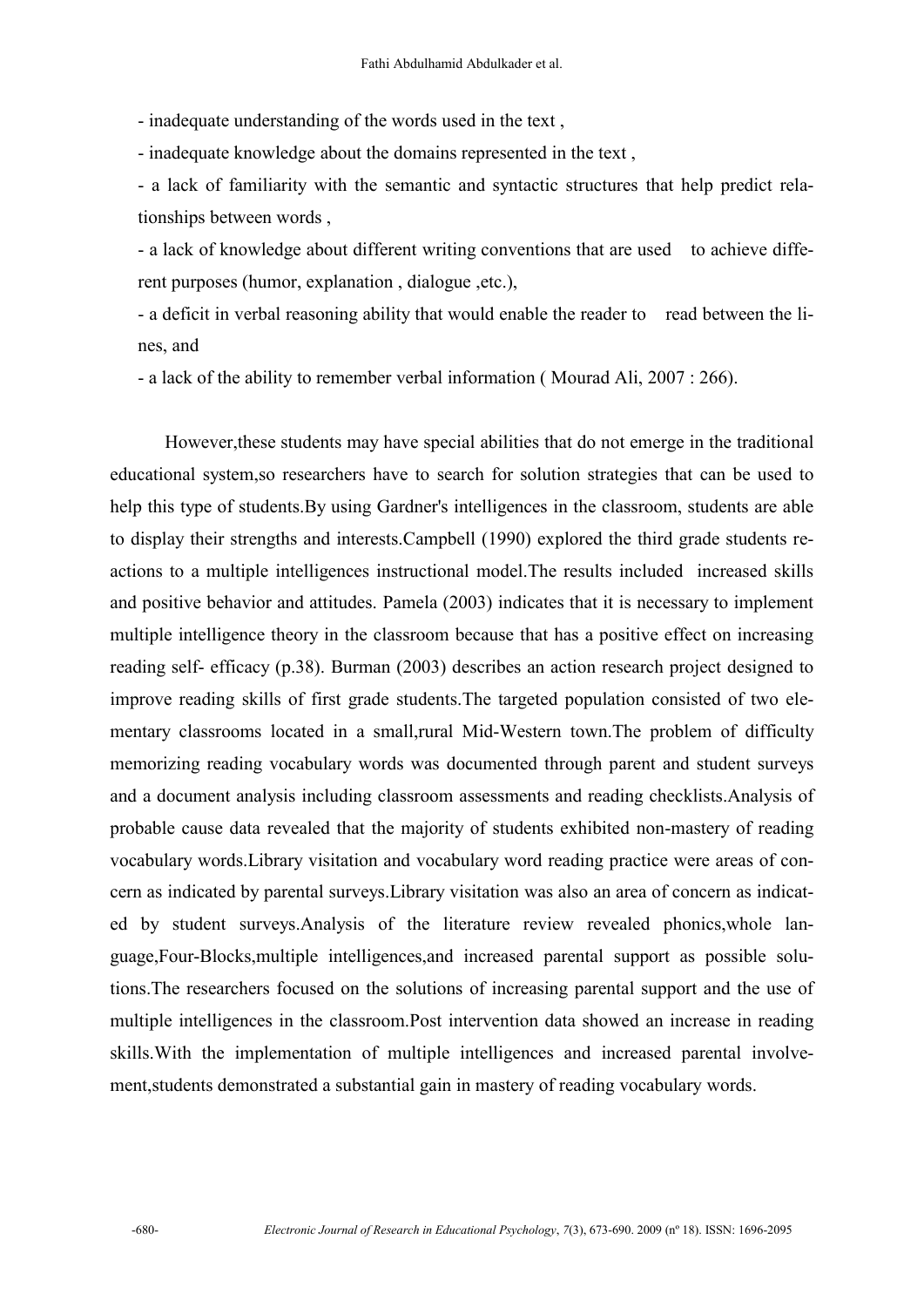The literature has helped determined multiple intelligences as a primary solution to use as a method to improve reading skills.Multiple intelligence provides a better opportunity for students to find out and rely on their strengths in order to achieve their goals .

#### **Method**

#### *Participants*

60 students participated in the present study. Participants were initially identified by their teachers as having reading disabilities. Students were randomly classified into two groups: experimental ( $n=$  30, 23 boys, 7 girls) and control ( $n=$  30, 21 boys and 9 girls).

 The two groups were matched on age, IQ, word recognition and reading comprehension. Table 1.shows means, standard deviations, t- value, and significance level for experimental and control groups on age (by month), IQ, word recognition and reading comprehension (pre-test).

| Variable                     | Group        | N  | M      | <b>SD</b> | T       | Sig. |
|------------------------------|--------------|----|--------|-----------|---------|------|
| Age                          | Experimental | 30 | 132.24 | 1.96      | $-.121$ |      |
|                              | Control      | 30 | 132.41 | 2.01      |         |      |
| IQ                           | Experimental | 30 | 111.34 | 4.45      | $-.221$ |      |
|                              | Control      | 30 | 111.89 | 4.24      |         |      |
| Word recognition             | Experimental | 30 | 6.21   | 3.00      | $-.547$ |      |
|                              | Control      | 30 | 6.67   | 3.52      |         |      |
| <b>Reading comprehension</b> | Experimental | 30 | 6.82   | 2.65      | $-.539$ |      |
|                              | Control      | 30 | 6.54   | 2.32      |         |      |

**Table 1. Pretest Scores. Means, standard deviations, t-value and significance level for experimental and control groups on age (by month), IQ, word recognition and reading comprehension.**

Table 1. Shows that all t- values did not reach significance level. This indicated that the two groups did not differ in age, IQ, word recognition and reading comprehension (pre-test).

#### *Instruments*

 a. Word recognition test. The test was developed to assess reading disabled children's skills in word recognition. It was based on the features of word recognition realized by Mourad Ali ( 2005, 2006, 2007a) , and Mourad Ali's Basic Reading Skills Test (2007b) . The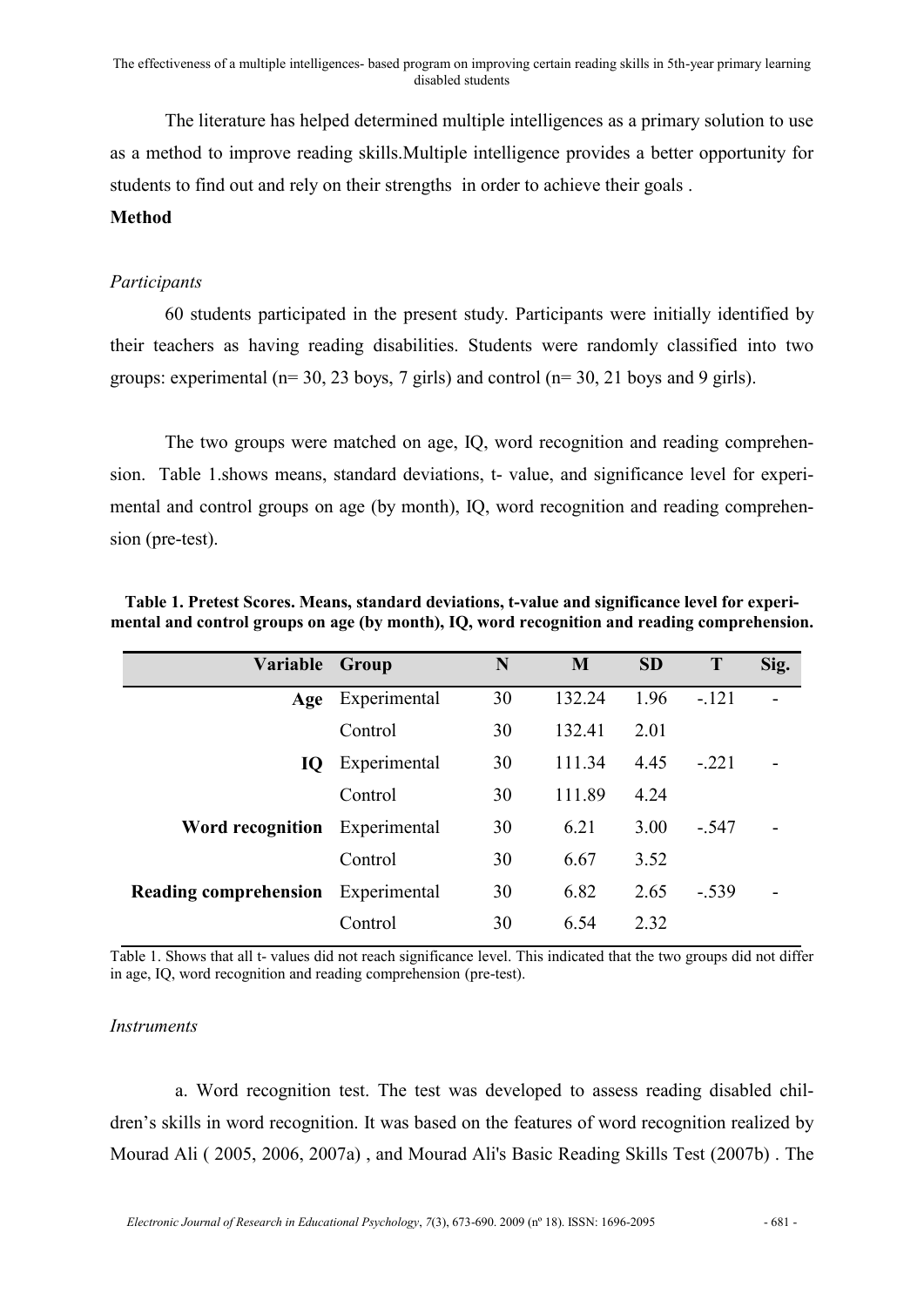test consists of (22) items assessing word recognition , with score ranging from 0-1 on each item and a total score of 22. The test has demonstrated high internal consistency with Cronbach's α ranging from 0.83 to 0.87.

 b. Reading comprehension test. The test was developed to assess reading disabled children 's skills in reading comprehension . It was based on the features of comprehension skills recognized by Mourad Ali ( 2005, 2006, 2007a) , and Mourad Ali's Basic Reading Skills Test (2007b) . The test consists of (22) items assessing word recognition , with score ranging from 0-1 on each item and a total score of 22. The test has demonstrated high internal consistency with Cronbach's α ranging from 0.86 to 0.89.

#### *Setting*

The study took place in a primary school in Baltim sector, Kafr El Sheik Governorate, Egypt. The target students were taught in "Technology Room ".

#### *Procedure*

Experimental – group students were taught in the "Technology Room " at EL Waheba primary school after the school day ended . First the instructor ( the first author) gave students an idea about the MI theory and how it is useful in helping them achieve their lessons in different school subjects in general , and in reading skills in particular .

The MI program comprised 3 weekly sessions lasting between 40 and 45 min, and several homework tasks .The program lasted for 2 months. Over these sessions the students completed a total of twelve basic reading sub skills, namely similar words recognition skill, opposite word recognition skill, odd word recognition skill, correct word recognition skill, relational sentences skill, answering questions skill, plausible and implausible sentences recognition skill, recognizing the message conveyed by the text skill, characterization skill, titling skill, cause – effect relation recognition skill.

During sessions, students were allowed to work together, and the instructor (the first author) gave help and modeling , if necessary. The seven intelligences were employed in all sessions. Employing verbal / linguistic intelligence requires students to brainstorm , use new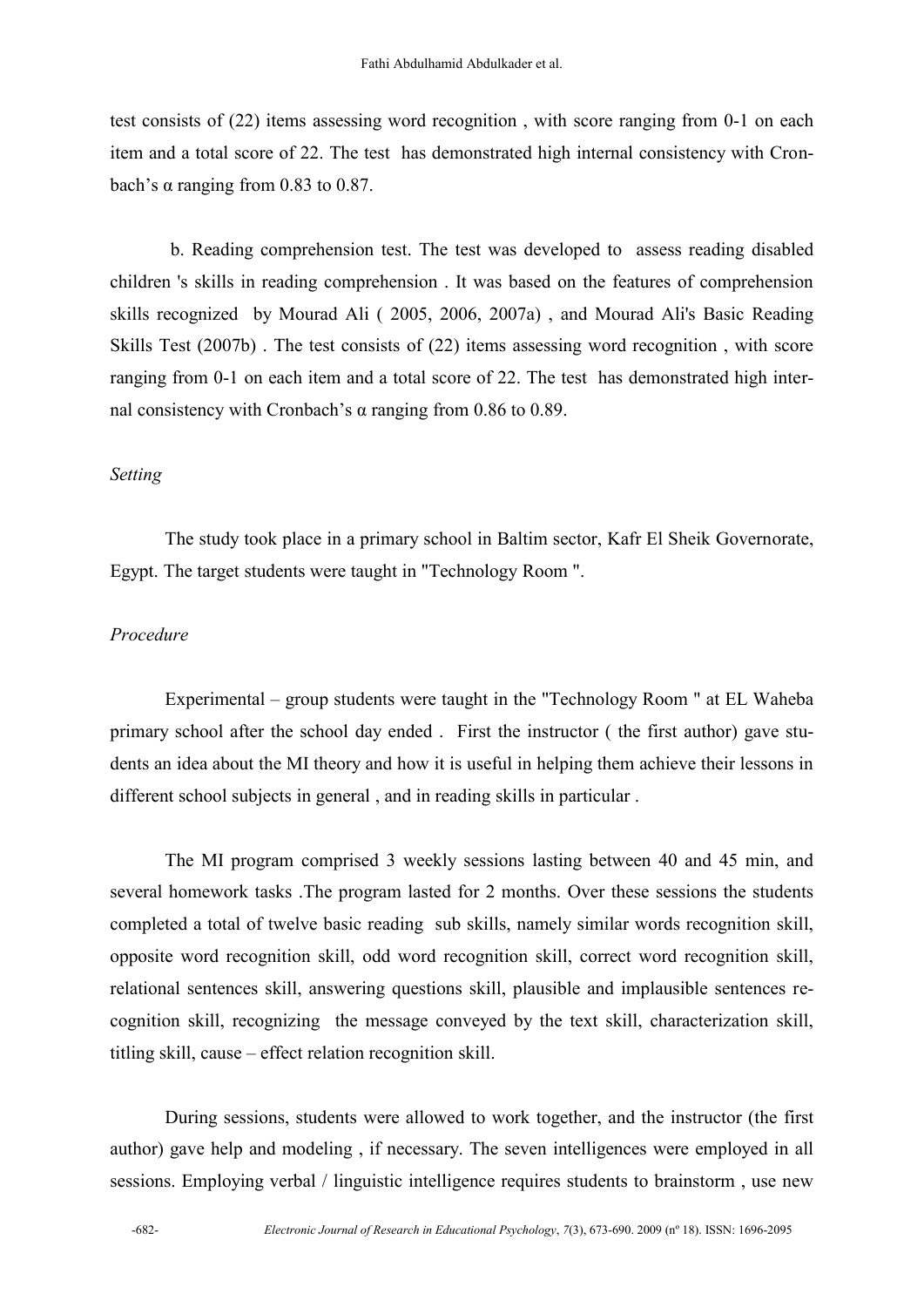vocabulary, and tell the story in their own words. While using logical / mathematical intelligence requires that students asking and answering questions about the text, and explain their answers. Students employed visual / spatial intelligence through illustrations, and using pictures of the new vocabulary. They also used role play, body movements, and concrete materials while learning the new word as part of bodily / kinesthetic intelligence. Musical / Rhythmic intelligence was employed by students. They created rhythmic patterns, and sang songs. Students shared work with one another, assessed peer's work, and worked collaboratively as part of their interpersonal intelligence. Additionally, each student had a space to work individually and reflect on his/her progress and achievement as part of his/her intrapersonal intelligence.

#### *Design and Analysis*

The effects of implementing the MI program on students' basic reading skills were assessed using a repeated-measures design, pre- post- and sequential testing.

#### **Results**

The first question in this study concerned the differences in post–test scores mean between control and experimental groups on comprehension test. In order to verify this hypothesis , we used ANCOVA analysis.

The second table shows data on ANCOVA analysis for the differences in post- test mean scores between experimental and control groups in reading comprehension test. The table shows that the (F) value was (128.009) and it was significant value at the level (0.01).

|               | Table 2. ANCOVA analysis for the differences in post- test mean scores<br>experimental<br>and | control | in<br>groups | comprehension | between<br>test |
|---------------|-----------------------------------------------------------------------------------------------|---------|--------------|---------------|-----------------|
| <b>Source</b> | Type 111                                                                                      | df      | Mean square  | F             | Sig.            |
|               | Sum of squares                                                                                |         |              |               |                 |
| Pre           | 1.725                                                                                         |         | 1.725        |               |                 |
| Group         | 217.276                                                                                       |         | 217.276      | 128.009       | 0.01            |
| <b>Error</b>  | 317.340                                                                                       | 57      | 5.567        |               |                 |
| <b>Total</b>  | 1067.933                                                                                      | 59      |              |               |                 |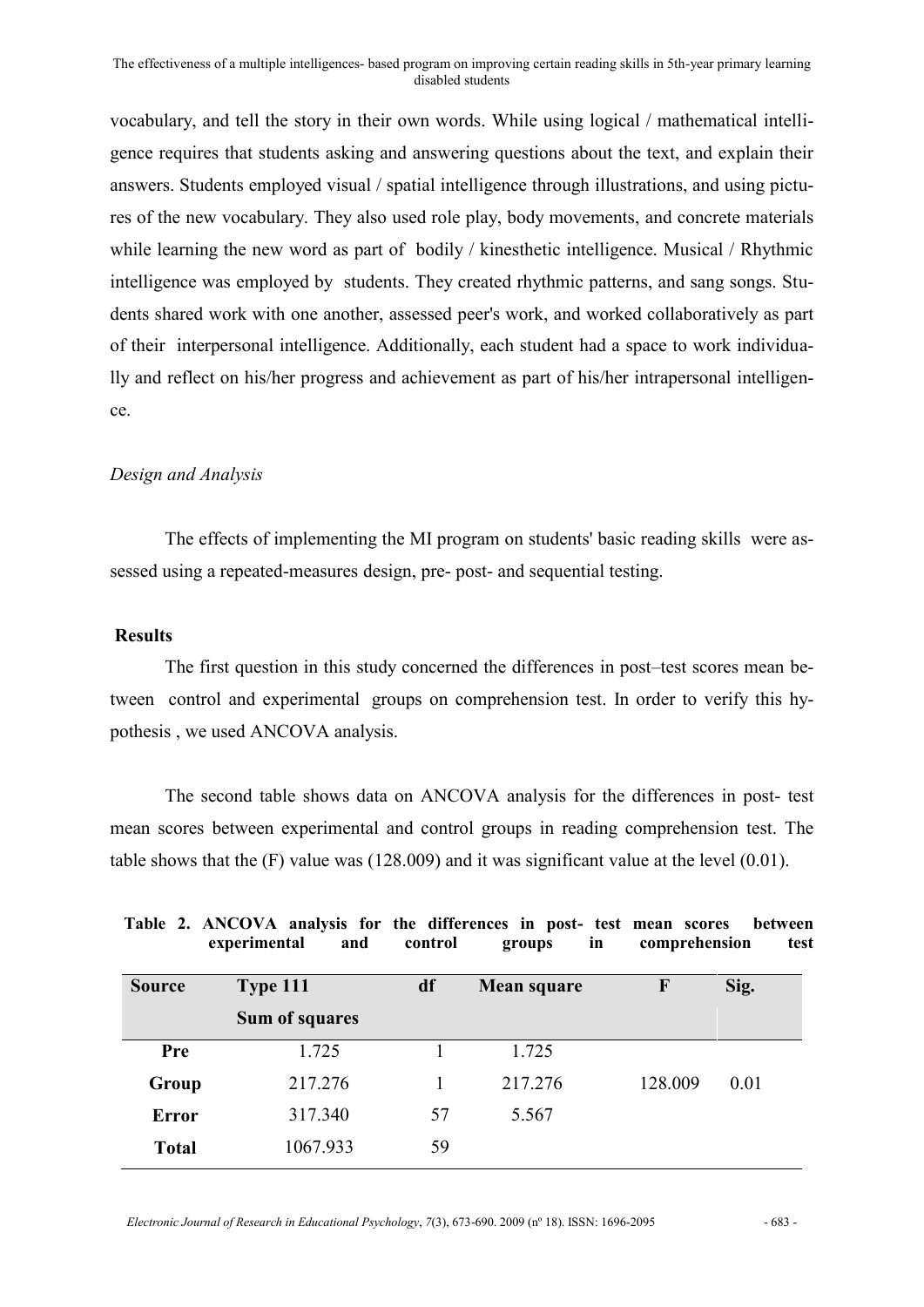In order to examine the direction of this significance, we used 't test'.The next table (Table 3) shows T. test results for the differences in post- test mean scores between experimental and control groups in reading comprehension test. The table shows that (t) vale was ( 11.67). This value is significant at the level (0.01) in the favor of experimental group . The table also shows that there are differences in post- test mean scores between experimental and control groups in comprehension test in the favor of experimental group, and this indicated that training using multiple intelligence activities were effective with experrimental group. This group achieved more gains in comprehension test, compared to control group.

**Table 3. T-test results for the differences in post- test mean scores between experimental and control groups in comprehension test**

| Group               |    | <b>Mean</b> | <b>Std.</b> deviation |       | Sig. |
|---------------------|----|-------------|-----------------------|-------|------|
| <b>Experimental</b> | 30 | 13.50       | 1 10                  | 11.67 | 0 01 |
| Control             | 30 | 643         | 3.12                  |       |      |

The second question in this study concerned the differences in post–test scores mean between control and experimental groups on word recognition. In order to verify this hypothesis, we used ANCOVA analysis. In the table 4 data on ANCOVA analysis for the differences in post- test mean scores between experimental and control groups in word recognition test are observed. The table shows that the (F) value was (246.608) and it was significant value at the level  $(0.01)$ .

**Source Type 111 Sum of squares df Mean square F Sig. Pre Group Error Total** 10.148 401.575 92.818 648.983 1 1 57 59 10.148 401.575 1.628 246.608 0.01

**Table 4. ANCOVA analysis for the differences in post- test mean scores between experimental and control groups in word recognition test** 

In order to examine the direction of this significance, we used t test. The next table (table 5) shows that (t) value was (17. 53). This value is significant at the level (0.01) in the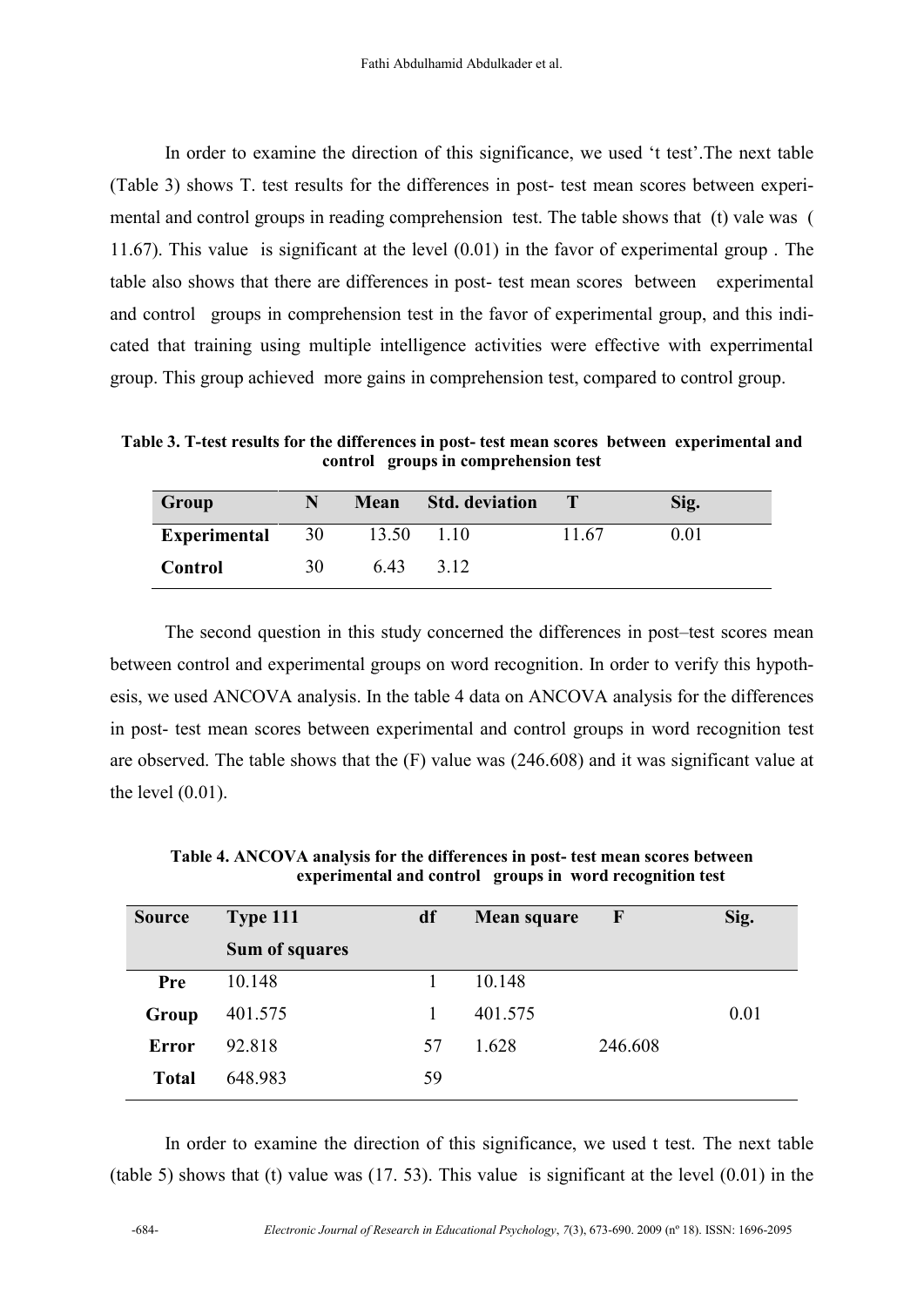favor of experimental group . The table also shows that there are differences in post- test mean scores between experimental and control groups in word recognition test in the favor of experimental group and this indicated that training using multiple intelligence activities were effective with experimental group. This group achieved more gains in comprehension test, compared to control group.

**Table 5 .T-test results for the differences in post- test mean scores between experimental and control groups in word recognition test**

| Group               |    | Mean   | <b>Std.deviation</b> |       | Sig. |
|---------------------|----|--------|----------------------|-------|------|
| <b>Experimental</b> | 30 | 13.200 | 1 349                | 17.53 | 0 01 |
| Control             | 30 | 7 166  | 1.315                |       |      |

The third question concerned whether the programme is effective in improving reading comprehension of experimental group, if so, is this effect still evident a month later? In order to verify this hypothesis, we used 'repeated measure'. Table 6 shows data on repeated measures analysis for reading comprehension test. The table shows that there are statistical differences between measures (pre- post- sequential) at the level (0.01).

| <b>Source</b>           | Type 111       | df  | <b>Mean square</b> | $\mathbf{F}$ | Sig. |
|-------------------------|----------------|-----|--------------------|--------------|------|
|                         | sum of squares |     |                    |              |      |
| Between groups          | 661.250        |     | 661.250            |              | 0.01 |
| Error 1                 | 105.611        | 58  | 1.821              | 363.148      |      |
| <b>Between Measures</b> | 794.978        | 2   | 794.978            | 193.121      | 0.01 |
| <b>Measuresx Groups</b> | 596.933        | 2   | 298.467            | 145.011      | 0.01 |
| Error 2                 | 238.756        | 116 | 2 0 5 8            |              |      |

**Table 6 . Repeated measures analysis for comprehension test.**

In order to know the direction of significance, we used Scheffe test. The data on Scheffe test for multi-comparisons in reading comprehension test are showed in the table below (Table 7). The table shows that there are statistical differences between pre and post measures in favor of post test, and between pre and sequential measures in favor of sequential test , but no statistical differences between post and sequential test .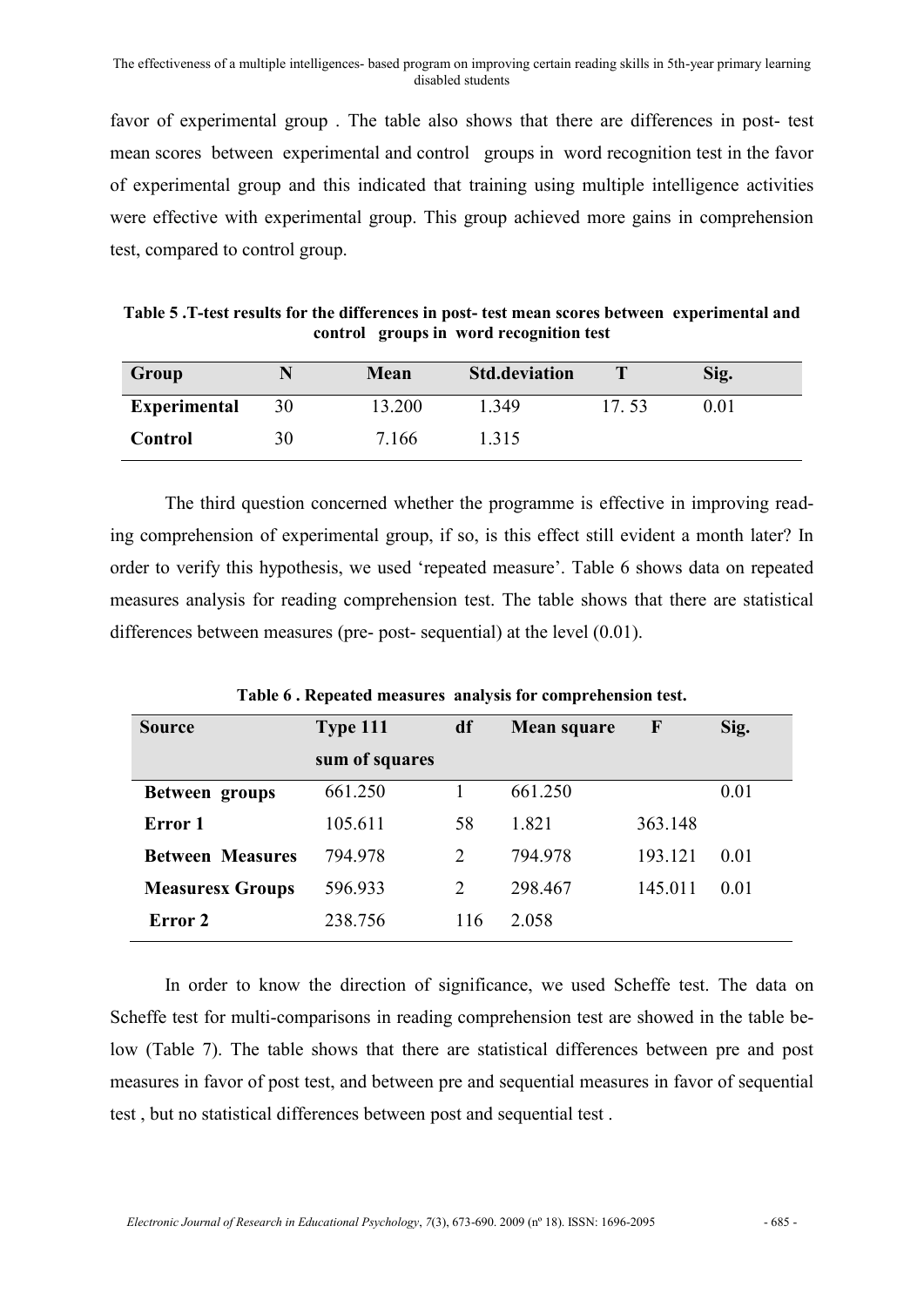Fathi Abdulhamid Abdulkader et al.

| <b>Measure</b> | <b>Pre</b> | <b>Post</b> | Sequential  |
|----------------|------------|-------------|-------------|
|                | $M = 6.76$ | $M = 13.20$ | $M = 12.86$ |
| <b>Pre</b>     | $- -$      | --          | $- -$       |
| Post           | $8.43*$    | $- -$       | --          |
| Sequential     | $8.10*$    | .33         | --          |

**Table 7. Scheffe test for multi- comparisons in comprehension test**

The last two tables show data on repeated measures analysis for word recognition test (Table 8) pointing out that there are statistical differences between measures (pre- post- sequential at the level (0.01), and, data on Scheffe test for multi-comparisons in word recognition test (Table 9). This analysis reveal that there are statistical differences between pre and post measures in favor of post test, and between pre and sequential measures in favor of sequential test , but no statistical differences between post and sequential test.

| <b>Source</b>           | Type 111       | Df  | Mean square | $\mathbf{F}$ | Sig. |
|-------------------------|----------------|-----|-------------|--------------|------|
|                         | sum of squares |     |             |              |      |
| <b>Between groups</b>   | 1150.139       |     | 1150.139    | 348.305      | 0.01 |
| Error 1                 | 191.522        | 58  | 3.302       |              |      |
| <b>Between Measures</b> | 1019.478       | 2   | 509.739     | 164.199      | 0.01 |
| <b>Measuresx Groups</b> | 469.078        | 2   | 234.539     | 75.550       | 0.01 |
| Error 2                 | 360.111        | 116 | 3 1 0 4     |              |      |

**Table 8 . Repeated measures analysis for word recognition test**

**Table 9. Scheffe test for multi- comparisons in word recognition test**

| <b>Measure</b> | Pre        | Post      | Sequential  |
|----------------|------------|-----------|-------------|
|                | $M = 5.76$ | $M=13.50$ | $M = 12.83$ |
| <b>Pre</b>     | --         | --        | --          |
| Post           | $8.73*$    | --        | $- -$       |
| Sequential     | $8.06*$    | .66       | --          |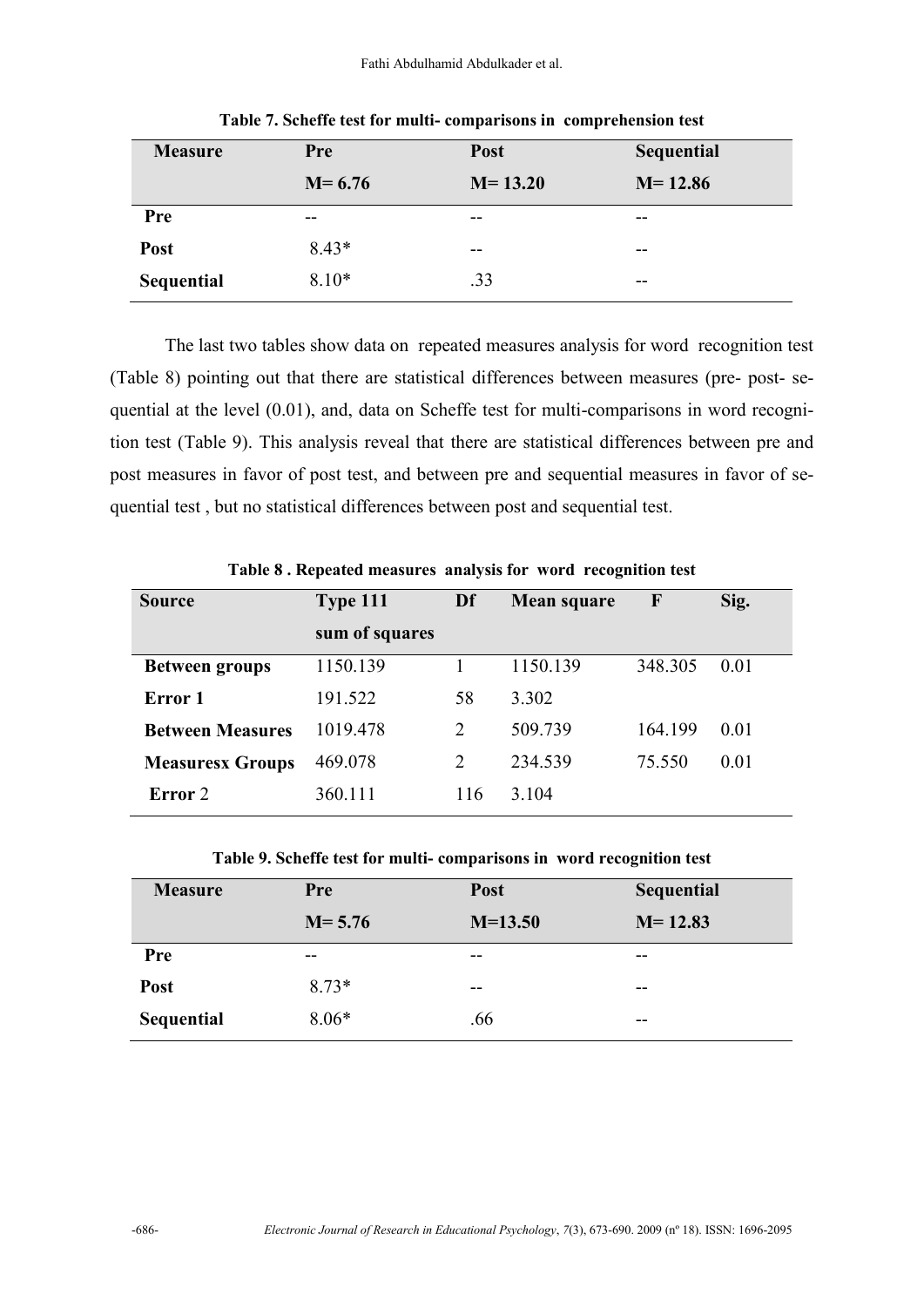#### **Discussion**

The main objective of the present study was to explore whether there were differences in post – test scores mean between control and experimental groups on basic reading skills, namely reading comprehension and word recognition.The study also examined If the programme was effective, if this effect was still evident a month later.

The results of this study as revealed in tables 3, 5, 7, 9 show that the MI program was effective in improving the reading comprehension and word recognition skills of students in experimental group, compared to the control group whose individuals were left to be taught conventially.

Participants of this study fall into the minimum IQ of 90, nevertheless, they have learning disability. Thus IQ score cannot account for learning disabilities.The results of the present study support that conclusion with evidence that students who participated in the study do not fall into the low IQ range,however they have learning disabilities.When designing a program based on Multiple intelligences strategies, they had statistical increase in word recognition and comprehension skills. This goes in line with what Mourad Ali et al ( 2006) notes that there is one problem " students who are identified as learning disabled often cover any special abilities and talents,so their weakness becomes the focus of their teachers and peers , ignoring their abilities. Mourad Ali (2007a) , however, notes that " learning disabled , as well as gifted students can master the same contents and school subjects ", but they need to do that in a way that is different from that used in our schools .

 Nieto (2004) confirmed that children with reading disabilities showed adequate knowledge of onset and rime in words, and they had good segmenting skills, but they presented difficulties in applying this knowledge to the process of word recognition. Nevertheless, experimental group in this study, gained better scores in word recognition and comprehension tests than did control groups in post-tests though there were no statistical differences between the two groups in pre- test. This is due to the program which met the experimental group's needs and interests. On the contrary, the control group was left to be taught traditionally. This goes in line with our adopted perspective which indicates that traditional methods used in our schools do not direct students as individual toward tasks and materials , and do not challenge their abilities.This may lead students to hate all subjects and the school in general. On the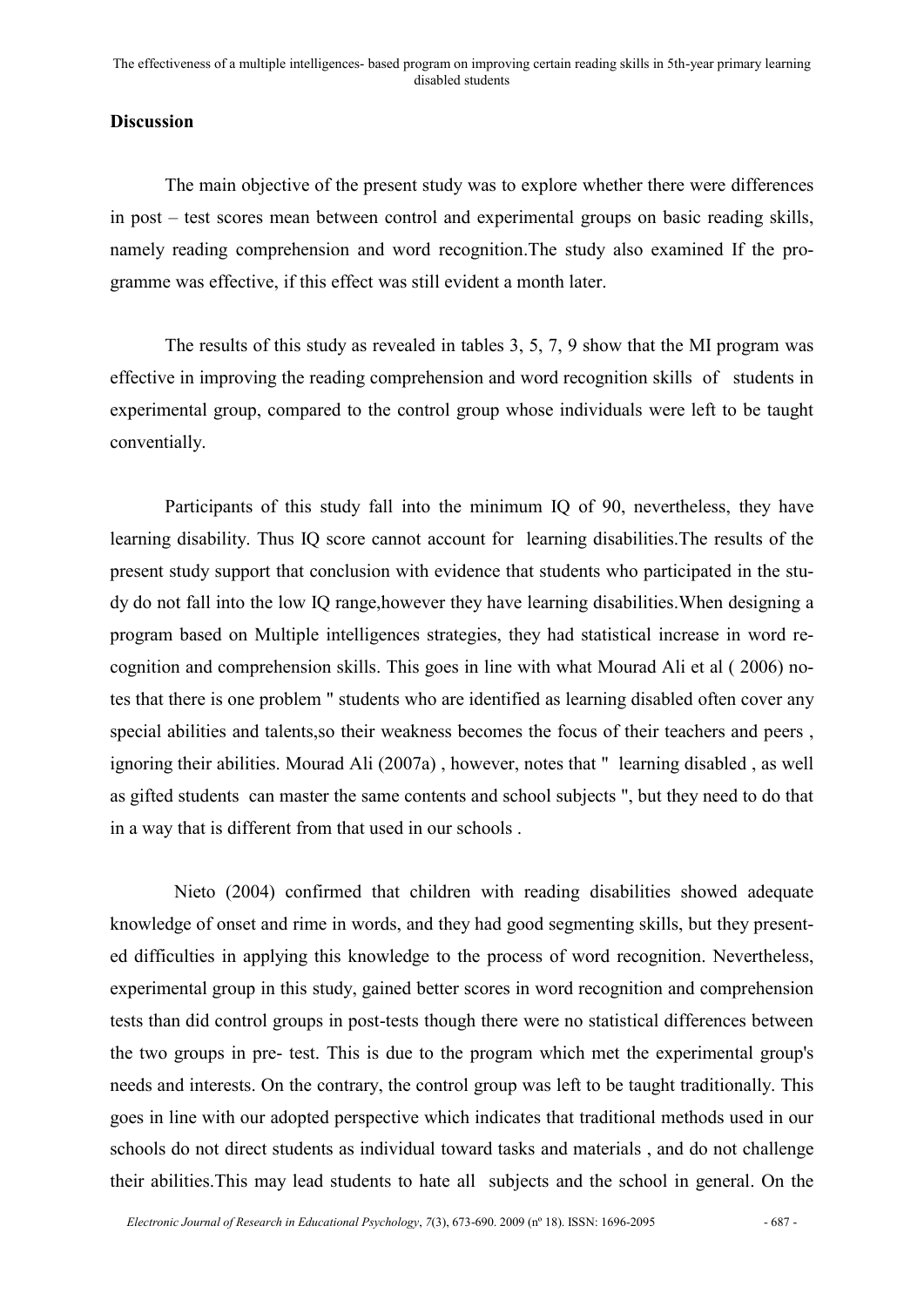contrary, when teachers adopt a theory ( such as multiple intelligences theory) that suits students interests and challenge their abilities with its various modalities .

This indicates that " as we learn more about the scope and complexity of individual differences and how they affect academic progress,we become increasingly convinced that many individuals who do not read well do not because the instructional methods used to teach them does not complement preferred styles to learn, thus,we should seek strategies that help these students and match their strengths.

Worth mentioning is that students in the experimental group retained the learnt information for a long time even after the period of the program finished,and this indicates the training effect.

#### **Implications**

Multiple intelligences theory has some very important implications for both teachers and students.Teacher may have a preferred teaching style. He may regard this style as the best , but if he wants to innovate , he should use various teaching styles . Using various teaching styles and strategies will help meet the needs of the diverse students inside the classroom .These teaching styles and strategies should suit students' diverse abilities and attitudes. That is what multiple intelligences theory does. It provides teachers with interesting styles that can be used with different students in different lessons.

Students with learning disabilities may have special abilities that do not emerge in the traditional educational system. By using Gardner's intelligences in the classroom , students will be able to display their strengths and interests.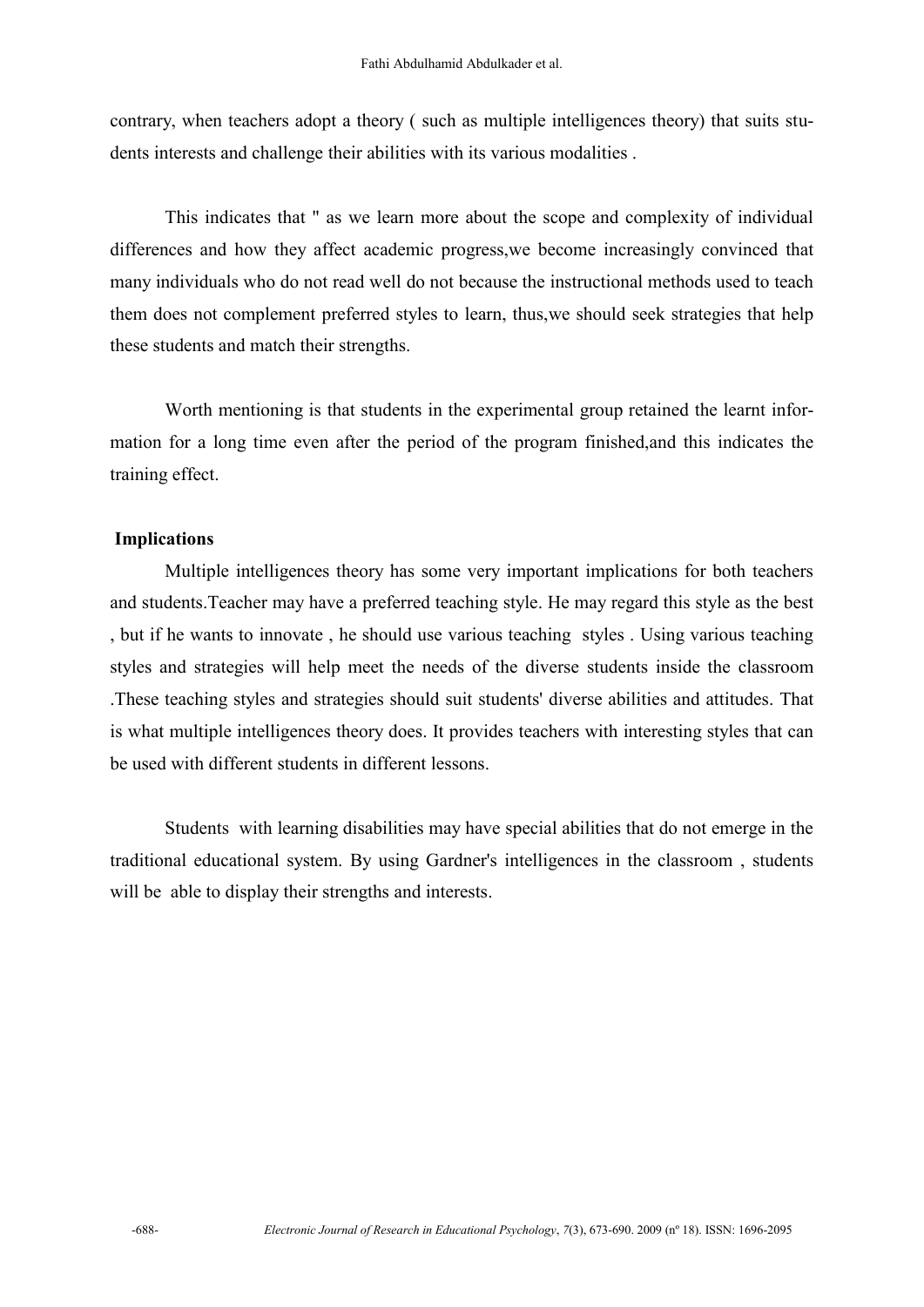#### **References**

Al Assar , S. ( 2005). *Mind and its magic trees.* Cairo , Dar El Fekr El Arabi .

- Al- Balushi , S. ( 2006).Enhancing multiple intelligences in children who are blind :A guide to improving curricular activities . *Paper presented at the ICEVI World Conference (12th, Kuala Lumpur, Malaysia, Jul 16-21, 2006).*
- Burman , T. ( 2005). *Improving reading skills through multiple intelligences and increased parental Involvement .* Master of Arts Action Research Project. Saint Xavier University and skylight professional Development Field- based Master Programs .
- Campbell , B ( 1990) .The research results of Multiple Intelligences Classroom. ( electronic Version ) . New Horizon for learning Electronic Journal . P7: 254. Retrieved February10, 2002, from [http://www.newhorizon.org/.](http://www.newhorizon.org/)
- Darren , G. ( 2002) . *Improving student performance in reading comprehension through the use of multiple intelligences .*Master of Arts Action Research Project. Saint Xavier University and skylight professional Development Field- based Master Programs .
- Fadlon, S. (2006). *The effectiveness of a multiple intelligence-based program on improving secondary school students achievement in grammar*. Philosophical Disertation. Zagazig University.
- Fadlon , S. ( 2008) .*Multiple intelligence and academic achievement .* Alexandria , Dar El Wafaa .
- Fathi, A. (2008). The effectiveness of a multiple intelligence-based program on improving reading comprehension of learning disabled students. *Zagazig Journal of Education, 26*(3), 229-251.
- Fathi, A. Mourad, Ali ( In press).*Multiple Intelligences and school learning* . Alexandria , Dar El Wafaa .
- Gaber, A. (2003). *Multiple intelligences and comprehension.* Cairo: Dar El Fekr El Arabi.
- Gaber , A ( 2005). *Structural and differential classroom* . Cairo , Alam El Kutob .
- Hassan , E. ( 2007). Discovering gifted students based on multiple Intelligences strategies , *Assiut Journal of education , 23(1) , 2-87*
- Kagan , S. & Kagan , M ( 1998) : Multiple intelligences : The complete MI Book . San Clemente , CA : Kagan Cooperative learning.
- Mourad Ali ( 2005) . *The effectiveness of a program based on the Dunn& Dunn learning styles model on improving reading comprehension of preparatory school poor readers students* . Doct. Diss., Zagazig University .

Mourad Ali ( 2007a) . *How the reading disabled brain learns* . Alexandria , Dar El Wafaa .